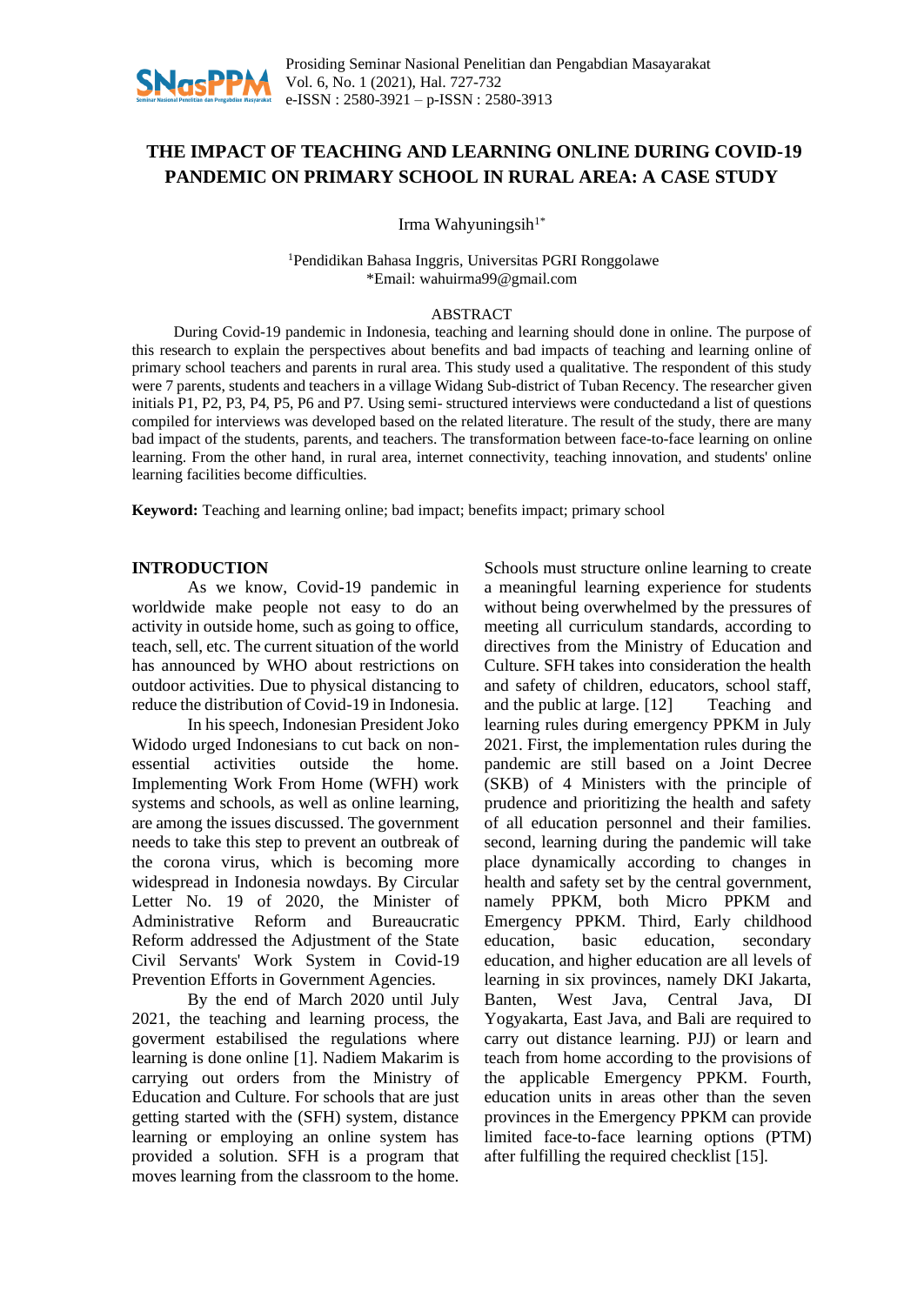The internet supports online learning to increase students' creative thinking and knowledge of technological innovations. The procedure of online learning includes the sharing of information through the internet, including images, video, voicemails, and text. An important component of online learning is the ability of educators and students to communicate online.

In addition, during the Covid-19 epidemic, the overall teaching and learning process was changed to online learning, not only schools in the city but also schools throughout Indonesia in rural areas. Students who reside in rural areas, which students who are still in elementary school need supervision and company from parents when studying online. As well as parents who are less capable, are also limited by current conditions. Normally, most students might have challenges in obtaining access to education. They also have to struggle with additional challenges brought on by the disparity in access to technology, particularly in terms of infrastructure. Because of the increasing demand for internet in large cities, mobile telecoms companies centered their coverage on Java. However, there is no other alternative than to conduct online distance learning to temporarily decrease the impact of illness transmitted through the corona. As a result, the best circumstances for alternative education exist.

Students have also felt the effects of such policies for school and university closures, such as the heavy enjoyment resulting from the difficulties of respond to the new service procedures of each process of each school and university. Difficulties caused by each academic demand's necessity, expectations, and uncertainty before the completion of the evaluation period [8]. Additionally, different with the student condition who life in rural area the less facilities children cannot optimal to participate in learning activities.

Moreover, Brown et al. (2020) [8] every small news and daily discussion concerning the obstacles faced by students affected by Covid-19 on achieving learning goals at all levels of school is heard, according to a study performed about understanding students' learning experiences. Students engaging in online learning may have both negative and good effects.also teachers supported by technology in teaching and learning process.

Based on this situation, the researcher tries to find out the impact of teaching and learning online in school on rural area during Covid-19 The results of this study are to provide a representation of implementation of e-learning in the midst of this COVID-19 outbreak. Further research and decisions to determine the impact of the teaching and learning process from various perspectives. The result and strategies and also problem faced by teachers and parents' perspective that has children still studying at the elementary school level.

This study related to the previous study about the impact of learning and teaching online have been widely studied. Several previous studys have shown the strategies and problem faced by Indonesian teachers in conducting Elearning system during Covid-19 outbreak [9]. Online learning can also influence develop the student in uses internet [1]. Experiences by teachers and student n primary school during learning and teaching online [11. Meanwhile, teaching and online learning cause many problems faced by techers, student and student's parents. The results of the study are supposed to be used by teachers as a guide in encouraging student motivation in learning, especially online learning.

### **RESEARCH METHOD**

The research was applied a case study in the research. The objective of a case study is to allow researchers to collect and analyze data in a specific situation or phenomena. This research approach using qualitative case study method. The selected cases can be teachers, staff school, and student parent's [13]. In this study the impact of teaching and learning process during Covid-19 pandemic on primary school in rural area.

The data was collected in stages, through online surveys and semi-structed interviews to obtain in-depth data. The data is taken by 7 respondent The respondent given the initials P1, P2, P3, P4, P5, P6, and P7. Participants of this research were teachers, students, and parent's student or in Indonesian called *wali murid,* in elementary school in one of the villages in Widang Sub-district of Tuban Regency those affected by online learning.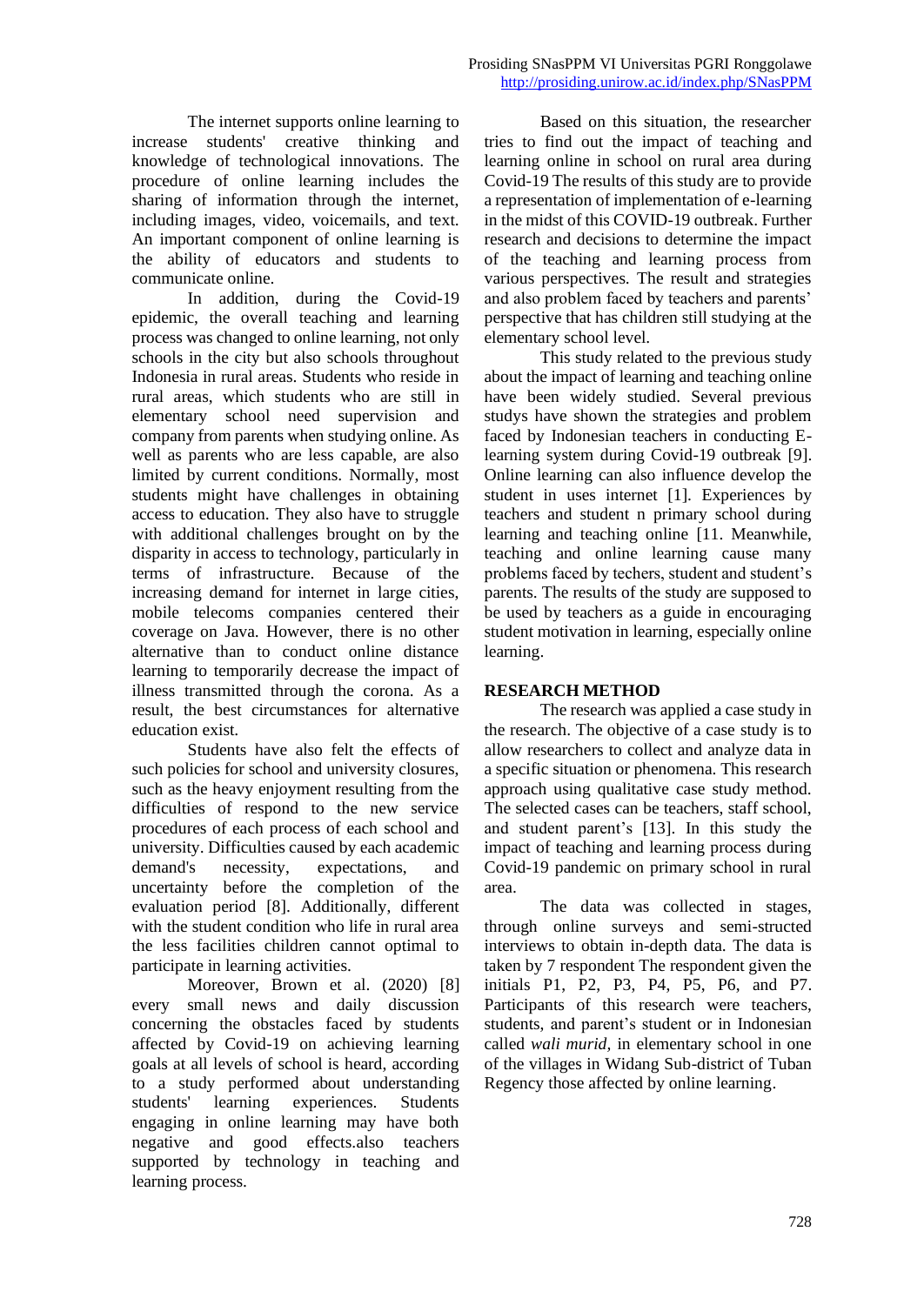Prosiding SNasPPM VI Universitas PGRI Ronggolawe <http://prosiding.unirow.ac.id/index.php/SNasPPM>

| <b>Initial</b> | Gender | Age |
|----------------|--------|-----|
| P1             | Female | 40  |
| P <sub>2</sub> | Female | 38  |
| P <sub>3</sub> | Male   | 23  |
| P <sub>4</sub> | Female | 36  |
| P <sub>5</sub> | Male   | 22  |
| P <sub>6</sub> | Female | 58  |
| P7             | Female | 11  |
|                |        |     |

Table 1. Profile of Participants

Semi-structured interviews are the major data collecting strategy, while secondary data is gathered via journal articles, books, and the internet.. The respondent was limited to sample size of 7 participant living in in one of the villages in Widang Sub-district of Tuban Regency. According to Creswell (2014) [13] that observations and several sample size recommendations, which range more than four and five cases. The location of interview is suitable for the respondent and done in everywhere depend on where the participants' location. Participants provided all the information before the interview.

The following interview questions were also used to gather information about the impact of online teaching and learning during Covid-19:

- 1. How is the positive and negative impact of the teaching and learning online during Covid-19 experiences by teachers?
- 2. How is the positive and negative impact of the teaching and learning online during Covid-19 experiences by parents?

### **RESULT AND DISCUSSION**

The aim of this research was to learn more about the beneficial and bad impacts of teaching and learning online in primary school in a village in the Widang Sub-district of Tuban Regency. All of the answers were real quotations, and they were presented just as the participants delivered them. The interview question delivered using Indonesian and mix with Javanese, the statements using Indonesian then translate into English w.ithout any editing.

### **Theme 1: Benefits impact of teaching and leaning online**

Some participants flexible to give teaching online everywhere and everytime:

*"Teacher can give material and task from home" (P1).*

*"... as taecher we can teach online in everywhere and everytime, and time is not limited to class only" (P4).*

*"…as the old teacher, can rest at home during WFH. Give learning material and task flexible from smart phone, so teacher don't need come to school" (P6).*

*"Children be able to learn adjust their time and mood" (P2).*

*"Learning online or daring, parents know about the process of children's learning. As I know my sister, learning online more flexible adjust the time and place…" (P5).*

Some participants give statement to comply with health protocols:

*"…children often stay at home…" (P3).*

*"Learn to comply with government rules such as keeping a distance and can increase immunity when at home" (P2).* 

A statement learns about adaption with technology.

*"Teacher learns to operating the smart phone to teach online, who initially could not finally learn to give assignments online." (P4).* 

## **Theme 2: Bad impact of teaching and leaning online**

Some participants pointed out problem faced by parents:

*"Obstacles for people who do not understand technology." (P1)*

*"More active parent roles than teachers." (P2)*

*"Children become dependent on their parents, become less independent because they are not in school." (P6)*

*"I think online learning needs supervision and mentoring in children. Because my parents are busy working, I as a brother accompany her when studying online. So, she is not to open other applications, other for online learning." (P3)*

As the obstacle of use technology:

*"... sometimes, constrained signal because in my area there are only certain network signals" (P3).*

*"difficulty of signal becomes an obstacle to search for material on youtube.." (P4)*

*"I think, if the teacher not only use WhatsApp Group as teaching online, they should use online meeting applications such as zoom, google meet etc. So distance*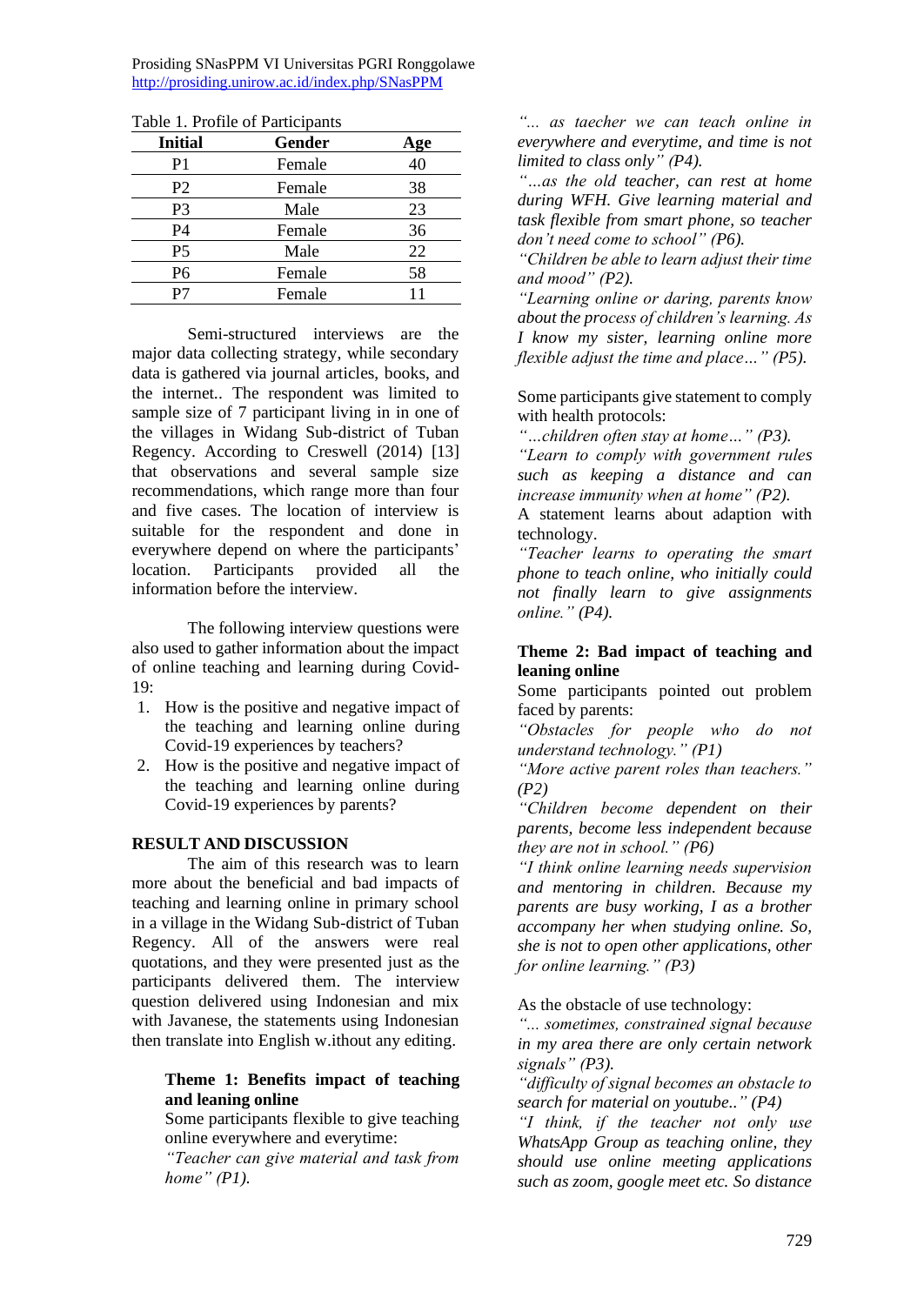*learning is more optimal to monitor learning development in children" (P2)*

Respondent mention about the extra expense they had to pay.

*"…stabbed funds to buy quota". (P4)*

*"…my snack money is reduced due to saving to buy quotas …" (P7)*

The impact on the students were mentioned as follow:

*"…online learning makes the student bored at home" (P5).*

*"Children don't interact with friends and teachers when they don't go to school." (P6)*

*"I think children become forget time when use smart phone" (P3).*

*"When the child rises from elementary school to junior high school their mindset becomes lagging behind, because during a pandemic of almost 2 years, they only study at home". (P2)*

*"…I cannot play with friends in school I guess it's only two weeks until the year changes." (P7)*

As the impact for teachers, the responses said as follow:

*"As teachers, we are hard to avoid material such as math while studying online, cannot face-to-face and interact with student and it's hard to monitor their learning progress" (P6).*

*"Sometimes I it is difficult to divide the time when it comes to giving feedback to students, but I also have to divide the time of teaching my children at home." (P4).* 

For accessibility of reference, the participants' statements were investigated under the sections of parents and teachers.

#### **Impact on Students**

Participants mention that student impact of learning online or school from home. Student less interaction with their friends and teacher. Most of students in rural area for elementary school children who will rise to a higher level of education they still have a mindset like elementary school children because of the lack of insight when learning from home. Different when studying at school they can actively interact more responsibly to school assignments and during exams as well.

Online home learning has a significant impact on these children. The learning support team checks in with the pupils on a regular basis, but parents would be responsible for supporting or monitoring these children's learning at home.

Some participants give statement that children learn to comply with health protocols such as keeping your distance, washing your hands, and also improving immunity when studying from home during the Covid-19 pandemic.

#### **Impact on parents**

Some participants give statements that online learning in rural area need more time to monitoring the children. Almost the parents in rural area busy to work so cannot fully supervise the learning process of the child. In addition, parents have difficulty optimizing smart phones. Because they must aid their children in setting up and administering the gadget for online learning while themselves being technologically challenged, it is much greater when their children are in lower primary school grades. Parents who worked from home had to strike a balance between their roles as employees and parents, whereas parents who had to go to work still struggled because they couldn't assist their children study at home.

#### **Impact on Teachers**

The long distance of teaching and learning online forced teachers to use and adaption with the developing of technology. Teacher must master use of technology as internet and media platform teaching online for home learning. Teachers flexible to give online teaching in everywhere and every time according to the teaching schedule.

The fact is the culture of distance learning has yet to penetrate Indonesian culture. Although the country is moving toward more digital learning, distant learning, particularly for younger pupils, has failed to gain traction. Faceto-face learning is used the entire time, if not all of the time. Teachers are used to being present in the classroom and interacting with students.

The adjustment of curriculum, assessment, and learning plan during teaching and learning online. Some adjustment such as the physical education, mathematics, and art program cannot do with online teaching. So, learning outcomes of other subjects must be revisited to ensure that they can be delivered through online home learning, without handing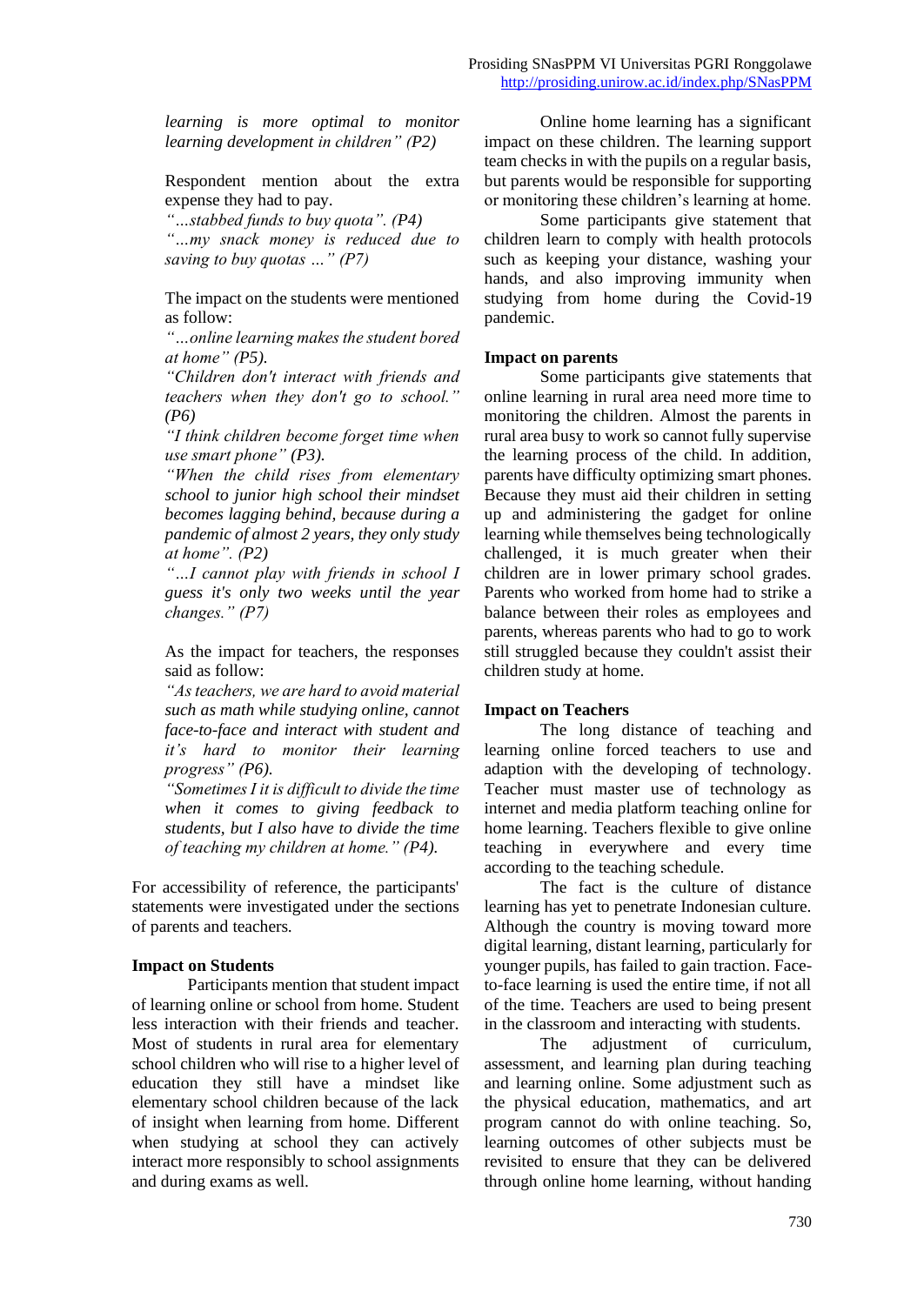over the responsibility to teach to parents at home. Developing the strategies needed to teach and learn online successfully requires an understanding of learning styles and how they can be handled well in the online environment (Lewis, 2015) [3].

The taught curriculum, as well as the learning and teaching technique, must be adjusted. When teaching online, the usage of specific teaching styles or series of styles must be modified to address students' diverse learning styles, just as it is in face-to-face classes. All participants must have the attitude required to succeed in an online environment in order for learning and teaching to be successful. Teachers must design what is best for the students while juggling students' stated learning styles, the constraints of online education, and the technological capabilities teachers possessed.

The teacher should give them feedback and motivation to the students after submitted the online task need to forward immediately for young learners. Sometimes in face-to-face class can be don quickly. Teacher also response about the need more quota and less on signal.

There are many bad impact mentions by participants during teaching and learning online in rural area. The impact of physical distancing that must be adhered to by all Indonesians. Especially in the world of education that changed drastically from face-to-face schools to online learning makes teachers, students and parents must also monitoring the use of gadgets in children so as not to be misused.

### **CONCLUSION**

Covid-19 pandemic in worldwide make people not easy to do an activity in outside home, such as going to office, teach, sell, etc. The current situation of the world has announced by WHO about restrictions on outdoor activities. Due to physical distancing to reduce the distribution of Covid-19 in Indonesia. The Minister of Administrative Reform and Bureaucratic Reform through Circular Letter number 19 of 2020 concerning Adjustment of the State Civil Servants' Work System in Covid-19 Prevention Efforts in Government Agencies.

Based on the instructions of the Ministry of Education and Culture, Nadiem Makarim. Distance learning or using online system have provided solution for schools that are starting to implement (SFH) system. During emergency PPKM in July 2021, the process of

teaching and learning in school school from home or online.

During Covid-19 pandemic all of the teaching and learning process diverted everything to learn online, not only schools in the city but also schools throughout Indonesia in rural areas. Students who reside in rural areas, which students who are still in elementary school need supervision and company from parents when studying online. As well as parents who are less capable, are also limited by current conditions.

The impact of those policies for closures school and university has also been experienced the students in such as the heavy pleasure resulting from difficulty of adapting to the changing service procedures of each process of each school and university. The situation the impact of teaching and learning online in school on rural area during Covid-19 The results of this study are to provide a representation of implementation of e-learning in the midst of this COVID-19 outbreak. Further research and decisions to determine the impact of the teaching and learning process from various perspectives. The result and strategies and also problem faced by teachers and parents' perspective that has children still studying at the elementary school level.

The research was applied a case study in the research. The objective of a case study is to allow researchers to collect and analyze data in a specific situation or phenomena. The research approach using qualitative case study method. The data collection was done in stages, through online surveys and semi-structed interviews to obtain in-depth data. The data is taken by 7 participants. The participants given the initials P1, P2, P3, P4, P5, P6, and P7. Participants of this research were teacher and parent's student in elementary school in one of the villages in Widang Sub-district of Tuban Regency.

The fact, the lack of a distant learning culture and abilities among both students and teachers. Teachers, students, and parents will require time to adjust to the new educational system. Because of the teachers' poor technical abilities, educational institutions were required to provide intense training in a short period of time in order to preserve the quality of learning and teaching.

The unexpected move from face-to-face class to online home learning poses numerous issues for students, parents, and teachers. Primary school students that require additional